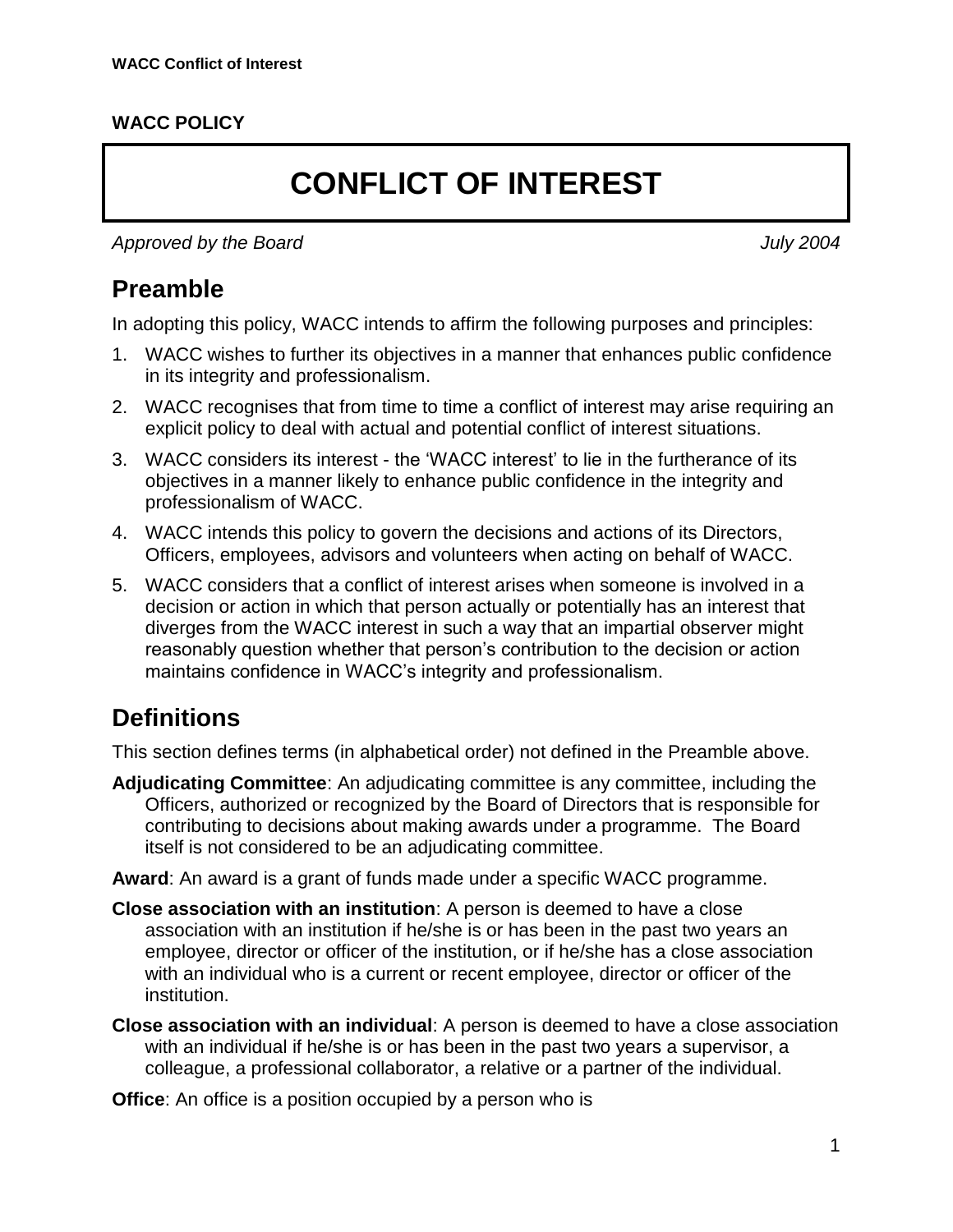- a voting member or chair of a committee authorized or recognized by the Board of Directors, or
- employed by WACC.

Membership on the Board of Directors is not an office.

**Programme:** A programme is a component of WACC activities governed by specific guidelines and disbursing funds to individuals and institutions in accordance with these guidelines.

**Withdrawal**: To physically leave the room or disconnect from a teleconference.

# **Policy**

WACC recognizes that some conflict of interest (COI) situations are unavoidable, given the need to involve talent and expertise of its members and others in its activities. Nonetheless, WACC expects all people acting on its behalf to avoid being placed in a situation where there is a conflict of interest and, in so far as these cannot be avoided, to disclose such conflict of interest immediately and to act subsequently in a way that so as to ensure that confidence is maintained in WACC's integrity and professionalism.

# **Provisions**

The following provisions are intended to deal with some representative COI situations that may arise. They are not intended to be exhaustive.

## Awards

- 1. Persons associated with WACC, and institutions with which they are associated are eligible for awards, except the following:
	- WACC employees
	- members of the Conflict of Interest Reference Group (see below), and,
	- with respect to awards subject to the deliberations of an adjudicating committee, members of that particular committee.
- 2. Any person who holds or hopes or expects to hold an award will withdraw from any deliberation or decision concerning the award or the programme under which the award is made, including, specifically, the administration, modification or termination of the award or the programme.
- 3. A person who is a member of an adjudicating committee will withdraw from any deliberation or decision concerning an award to an individual or institution, or to an individual from an institution, with whom or which he/she has a close association.

## Assessment of individuals

4. No one will participate in any deliberation or decision concerning the assessment of an office holder if he/she has a close association with the office holder other than a close association as a supervisor or colleague.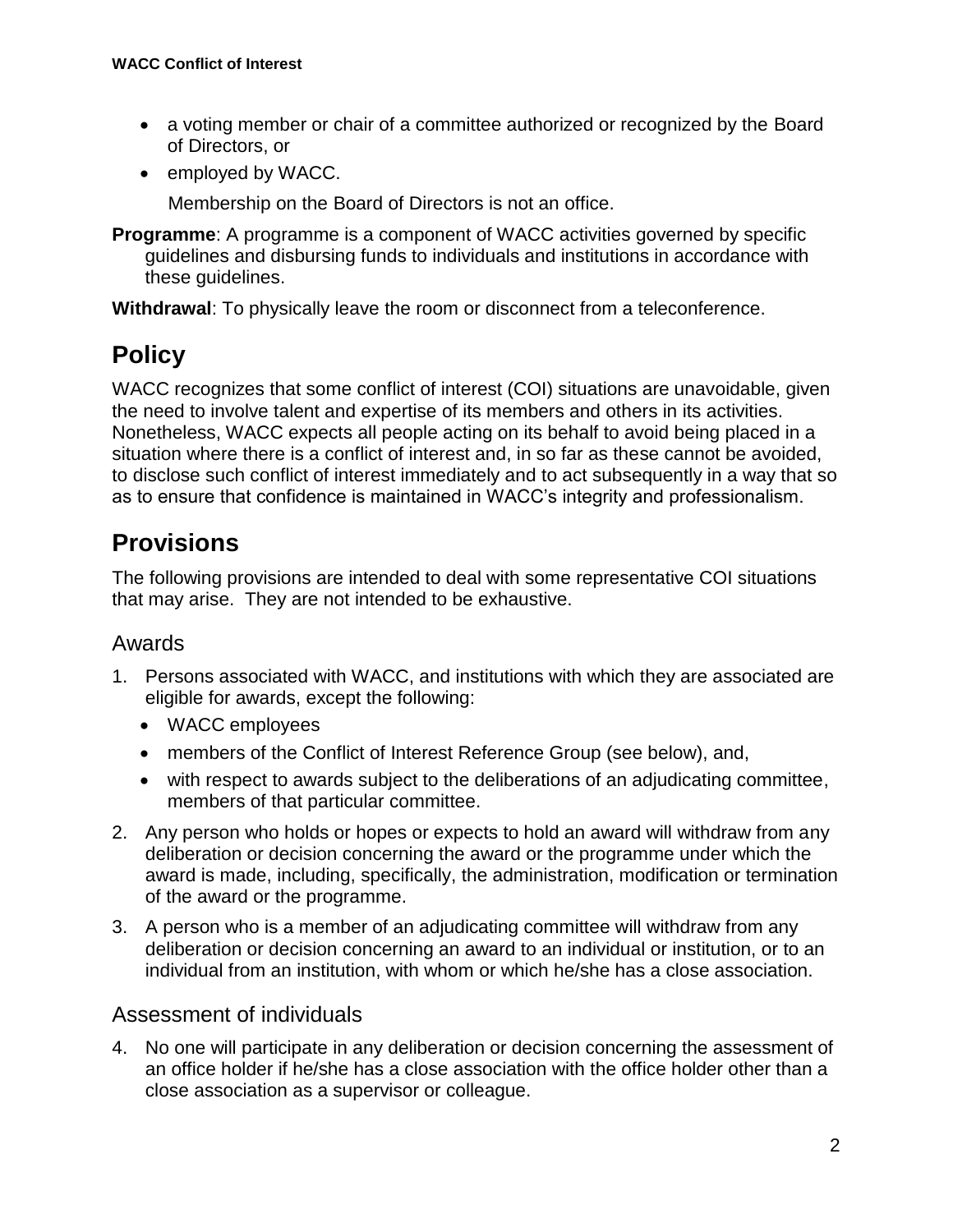- 5. No one will participate in any deliberation or decision concerning the assessment of candidates for an office if he/she has a close association with any of the candidates other than a close association as a supervisor or colleague.
- 6. No one will participate in the assessment of the decisions or actions of another person if these decisions or actions affect individuals or institutions with whom he/she has a close association.

## Conflicting Commitments

7. No one will undertake employment or voluntary work of a kind or on a scale as to make it impossible, in the view of an impartial observer, to avoid a conflict of interest.

## Misuse of information

8. No one will attempt to secure benefit for himself/herself or for institutions or individuals with whom he/she has a close association from information received during the deliberations of a committee including the Board of Directors, nor will he/she disclose such information to institutions or individuals with whom he/she has a close association.

## Deliberations regarding membership

9. Anyone participating in deliberations or decisions concerning applications for WACC membership will be guided solely by the recognized rules on admissibility to membership adopted by WACC, and will not act in such a way that an impartial observer might reasonably question whether the person's contribution to the decision properly reflects the WACC interest.

## Nominations Committee

10. Anyone who is a member of the Nominations Committee will withdraw from any deliberations concerning him or herself or a person with whom he or she has a close association.

# **Process**

The purposes and principles affirmed in the Preamble to this policy may not be changed except by the Board of Directors.

1. The Officers will deal with or advise the Board of Directors and/or persons acting on behalf of WACC upon any issue raised by the adoption of this policy. If the matter relates to one of the Officers, that person will withdraw from the Officers' meeting when it is dealing with the matter. The General Secretary may call upon the Officers for advice about any matter relating to an actual, potential or apparent conflict of interest.